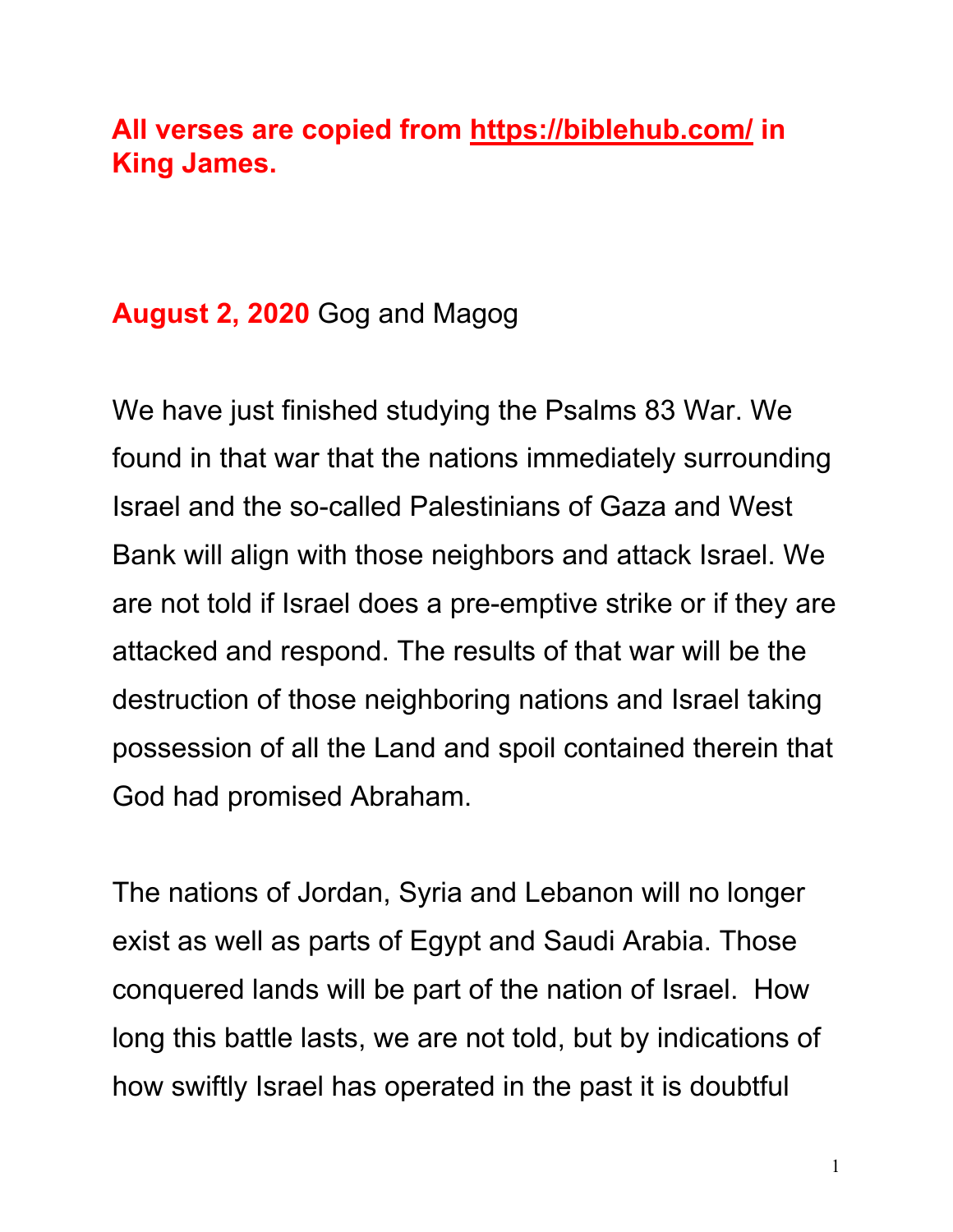that it will last more than a month at the most perhaps much less. How Israel accomplishes this feat is up to God; He does not appear to enter personally but gives Israel the clear victory through wisdom and military might.

**Does God give us any condition that Israel must be in before the War of Gog and Magog? Without delving into who makes up Gog and Magog and their allies, we will concentrate on what conditions must exist in Israel when this Gog Magog War breaks out.**

We find the conditions that must exist in Israel in Ezekiel 38, but it does not tell us how long these conditions exist or how long they last. It may be that as soon as they defeat their neighbors that they immediately take down their walls as they perceive no longer a need for them. It would be a symbol of freedom at long last like the taking down of the Berlin Wall.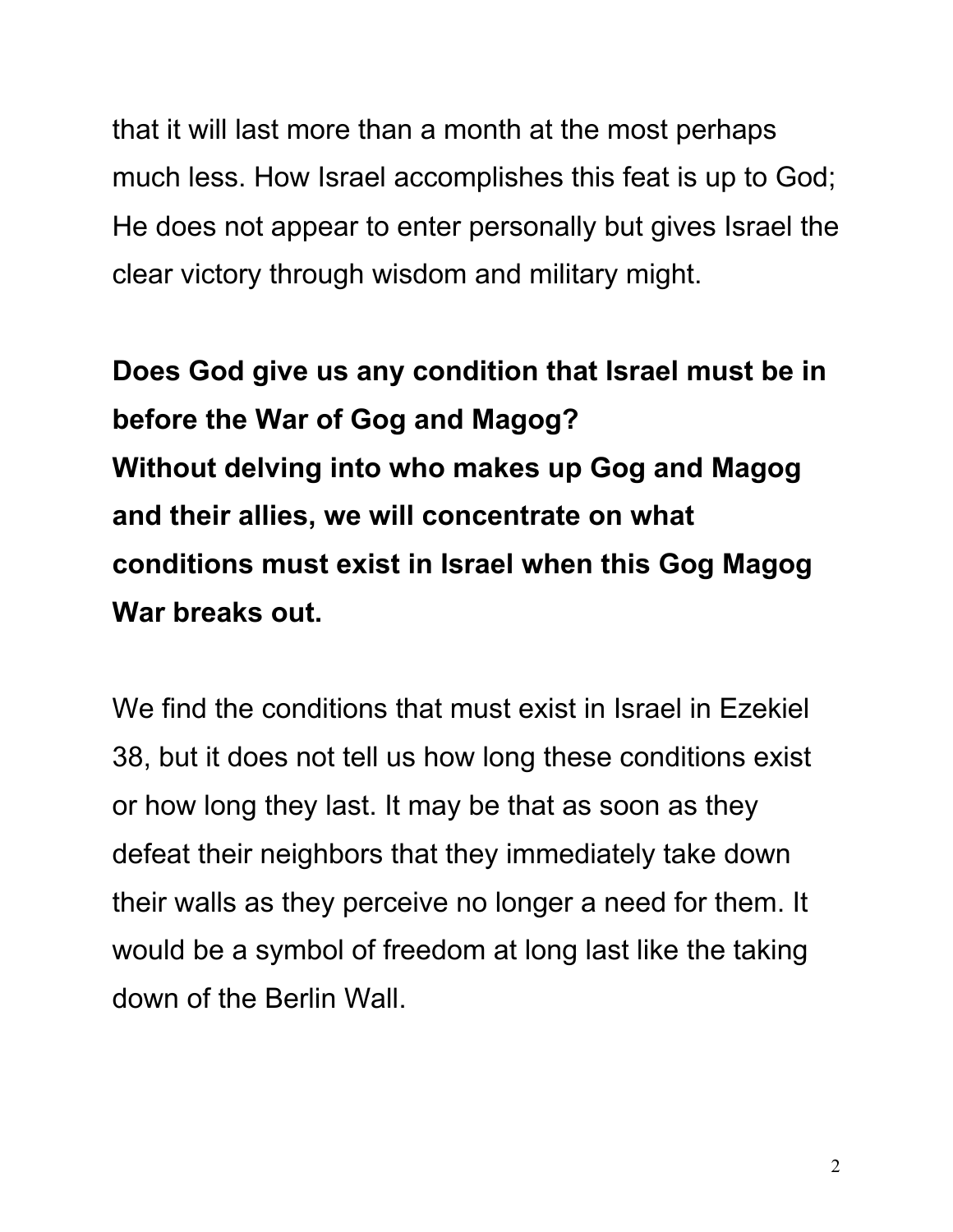Living in peace could be immediate as they have vanquished all those nearby that have continued to threaten them with the exception of Iran and Iraq as potential threats.

**Ezekiel 38: Prophecy against Gog**

**1And the word of the LORD came unto me, saying, 2Son of man, set thy face against Gog, the land of Magog, the chief prince of Meshech and Tubal, and prophesy against him, 3And say, Thus saith the Lord GOD; Behold, I am against thee, O Gog, the chief prince of Meshech and Tubal: 4And I will turn thee back, and put hooks into thy jaws, and I will bring thee forth, and all thine army, horses and horsemen, all of them clothed with all sorts of armour, even a great company with bucklers and shields, all of them handling swords: 5Persia, Ethiopia, and Libya with them; all of them with shield and helmet: 6Gomer, and all his bands; the house of Togarmah of the north quarters, and all his bands: and many people with thee.**

**7Be thou prepared, and prepare for thyself, thou, and all thy company that are assembled unto thee, and be thou a guard unto them.**

Starting in this next verse God establishes the conditions Israel

will be in before Gog and Magog with their allies' attack Israel.

**8After many days thou shalt be visited: in the latter years thou shalt come into the land that is brought back from the sword, and is gathered out of many people,**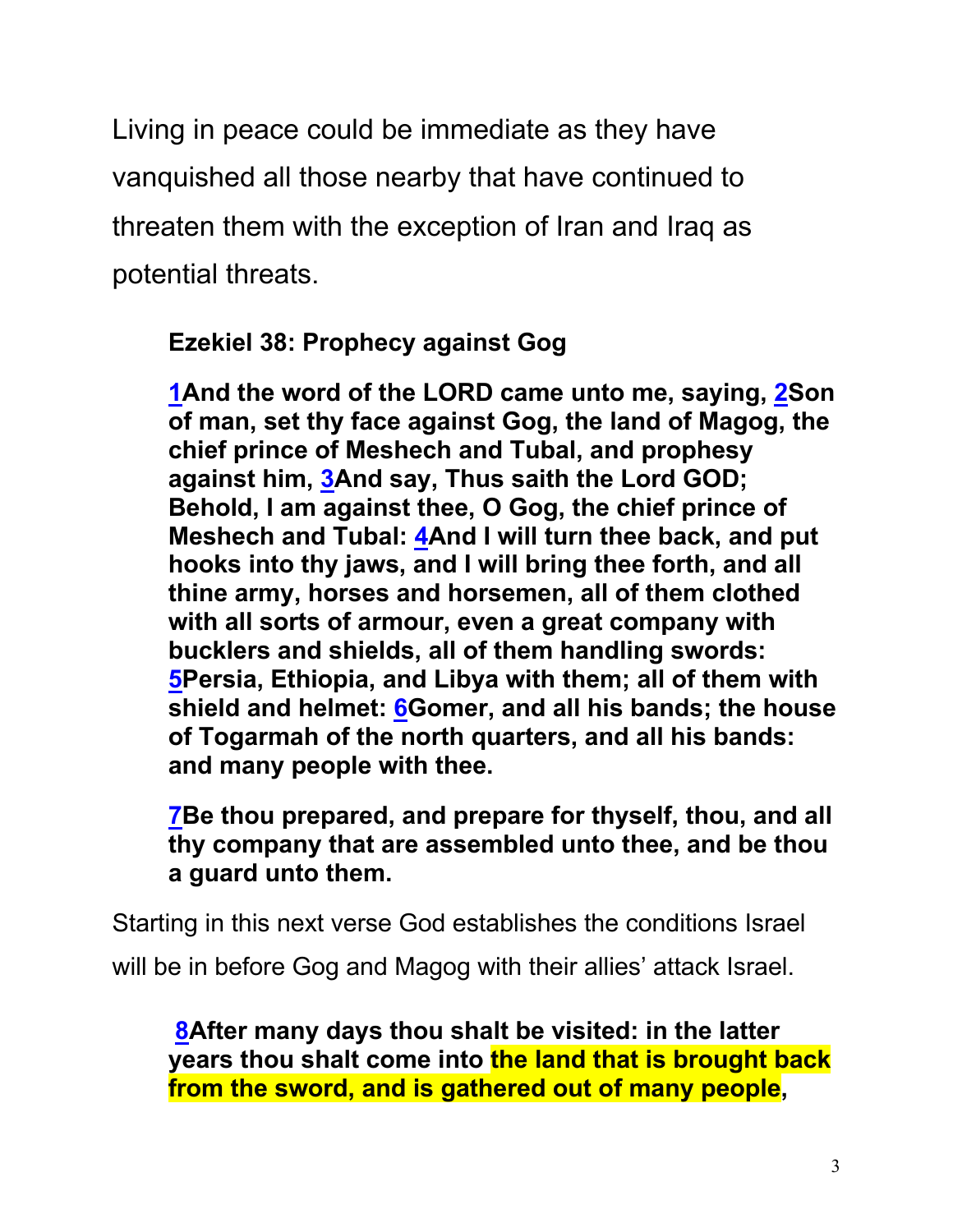"the land that is brought back from the sword and is gather out of many people". This is a description of Israel; it fell by the sword first of the Northern Kingdoms by the Assyrians, then Judah by Nebuchadnezzar's Babylonian Army and then by the Romans. It was those three nations predominately that took the men, women and children of Israel captive as slaves and dispersed them around the world.

# **Condition 1** Israel must be a nation. **Fulfilled**

### *against the mountains of Israel, which have been always waste:*

This term "against the mountains of Israel" does not mean the mountains in Israel but is a reference to a state or nation. It identifies the nation of Israel when it says; "against the mountains".

**Condition 2** Israel is in the identified location that God promised Abraham and it is a waste land. **Not fulfilled to completeness as Israel only possess part of its inheritance.**

God further declares; *"which have been always waste"*. Anyone who had visited Israel in its infancy would understand that statement; Israel was a waste land with the exception of the Jordan Valley and perhaps the coasts, the rest is an arid hard land.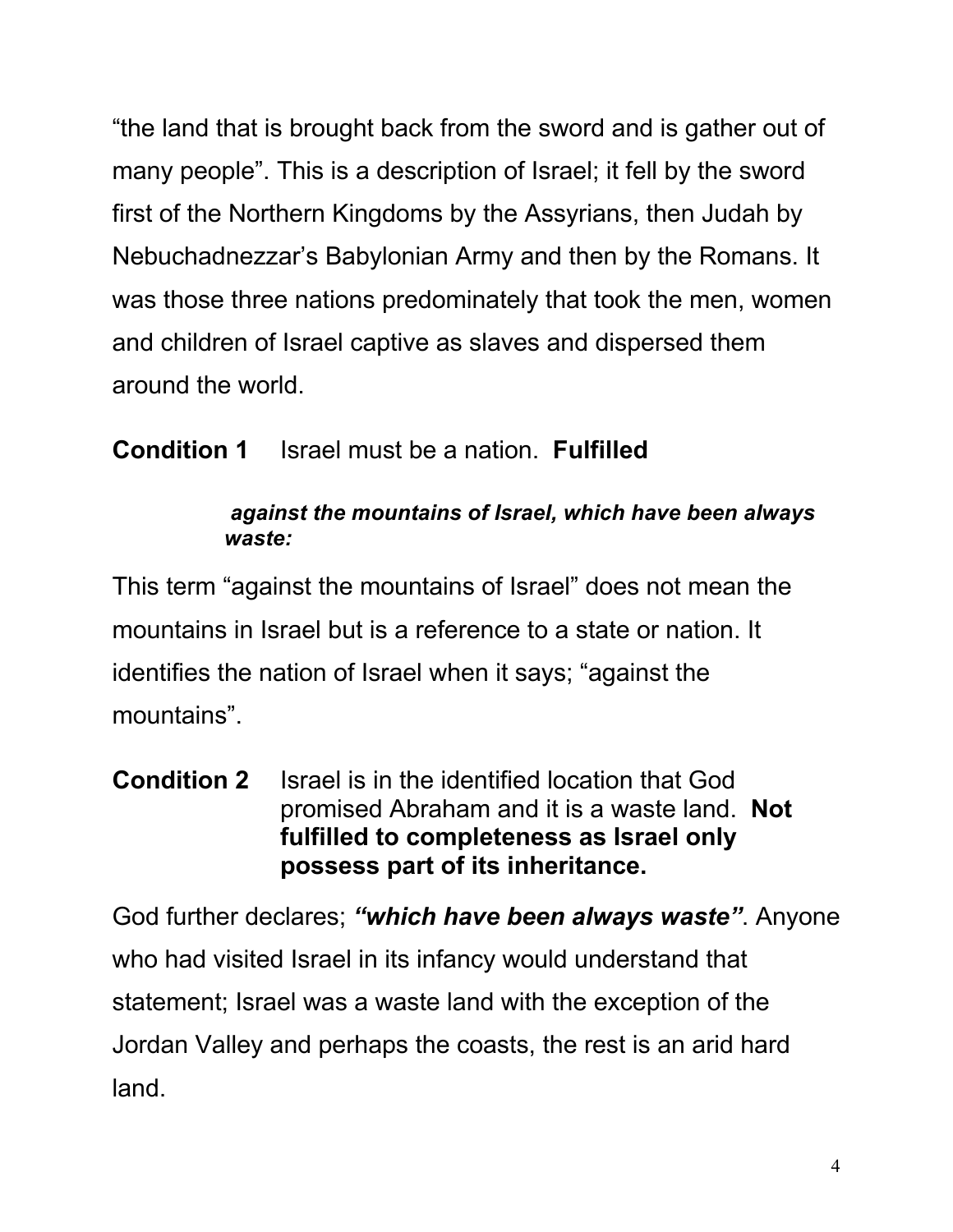*but it is brought forth out of the nations, and they shall dwell safely all of them.*

**Condition 3** The people who had been dispersed around the world would come back to their homeland and dwell safely. **Not fulfilled as to dwelling safely.**

The land of Israel has been transformed by agriculture and new inventive methods of converting sand or dessert land into land that can produce an abundance of diverse goods and recreation, but they do not dwell safely.

We need to go a few more verses to find additional conditions that must exist in Israel that do not exist there today.

**9Thou shalt ascend and come like a storm, thou shalt be like a cloud to cover the land, thou, and all thy bands, and many people with thee.**

**10Thus saith the Lord GOD; It shall also come to pass, that at the same time shall things come into thy mind, and thou shalt think an evil thought: 11And thou shalt say, I will go up to the land of unwalled villages; I will go to them that are at rest, that dwell safely, all of them dwelling without walls, and having neither bars nor gates,**

Here are additional conditions;

**Condition 4** Israel must be a land of "unwalled villages". We know that Israel is not only walled off it is increasing the number of walls and fences in order to defend itself.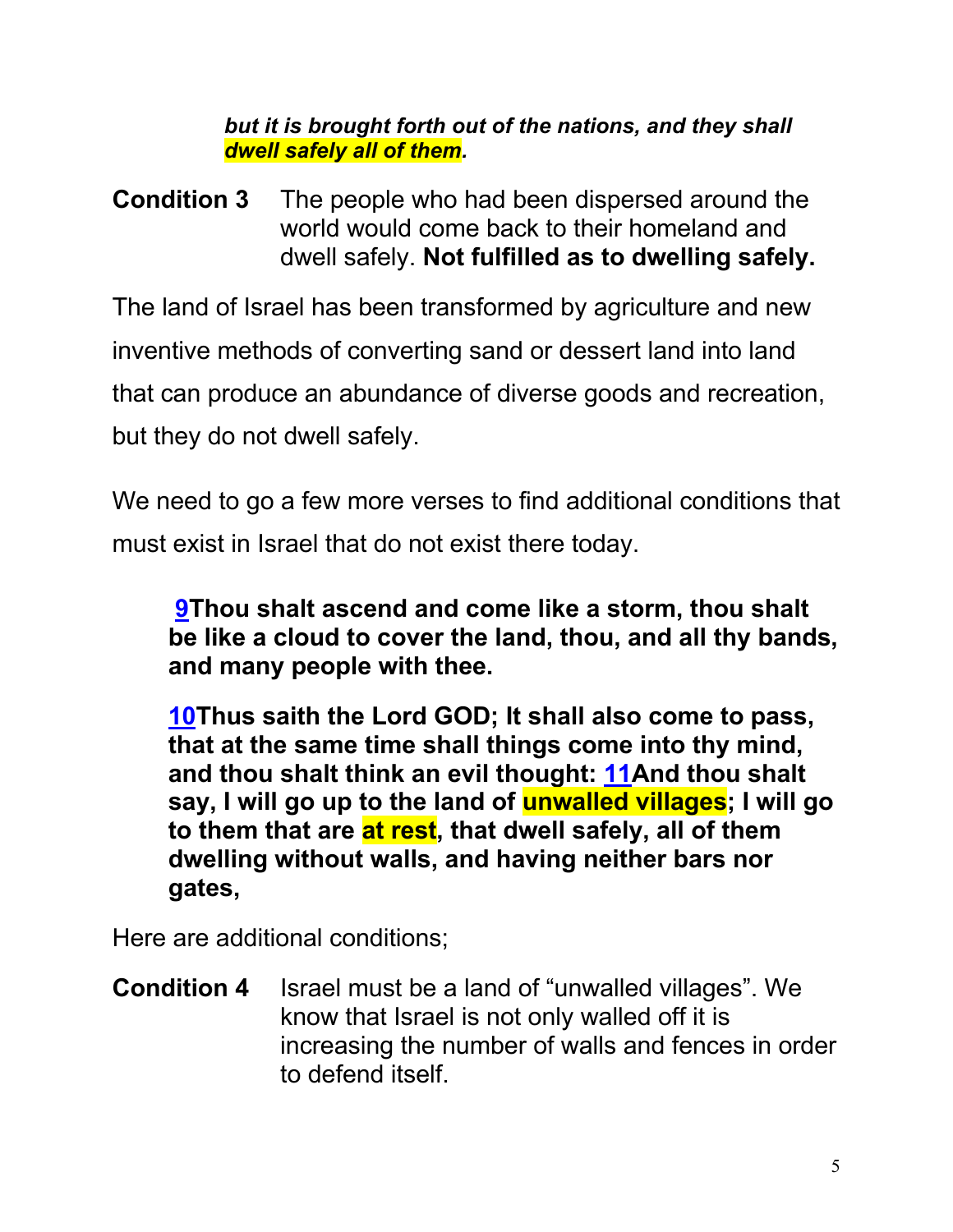### **Condition 5** Israel must be "at rest".

The previous condition answers this; if Israel is building walls for defense then it is obviously not at "rest".

**Condition 6** "all of them dwelling without walls and having neither bars nor gates",

Obviously based on the two prior conditions we know this is not the case now, but has to be the case when the Gog/Magog attack begins.

**12To take a spoil, and to take a prey; to turn thine hand upon the desolate places that are now inhabited, and upon the people that are gathered out of the nations, which have gotten cattle and goods, that dwell in the midst of the land.**

**Condition 7** "which have gotten cattle and goods, that dwell in the midst of the land."

Several of these conditions harken back to our study of Psalms 83 War. Recall in that war Israel overcomes Syria, Lebanon, Jordan, Egypt, Saudi Arabia and the so-called Palestinians. In that victory, Israel then becomes the conquering army and takes as its booty; all that is within those lands that they will then occupy as the long Promised Land by God. (not all of Saudi Arabia nor all of Egypt but to the borders that God established with Abraham)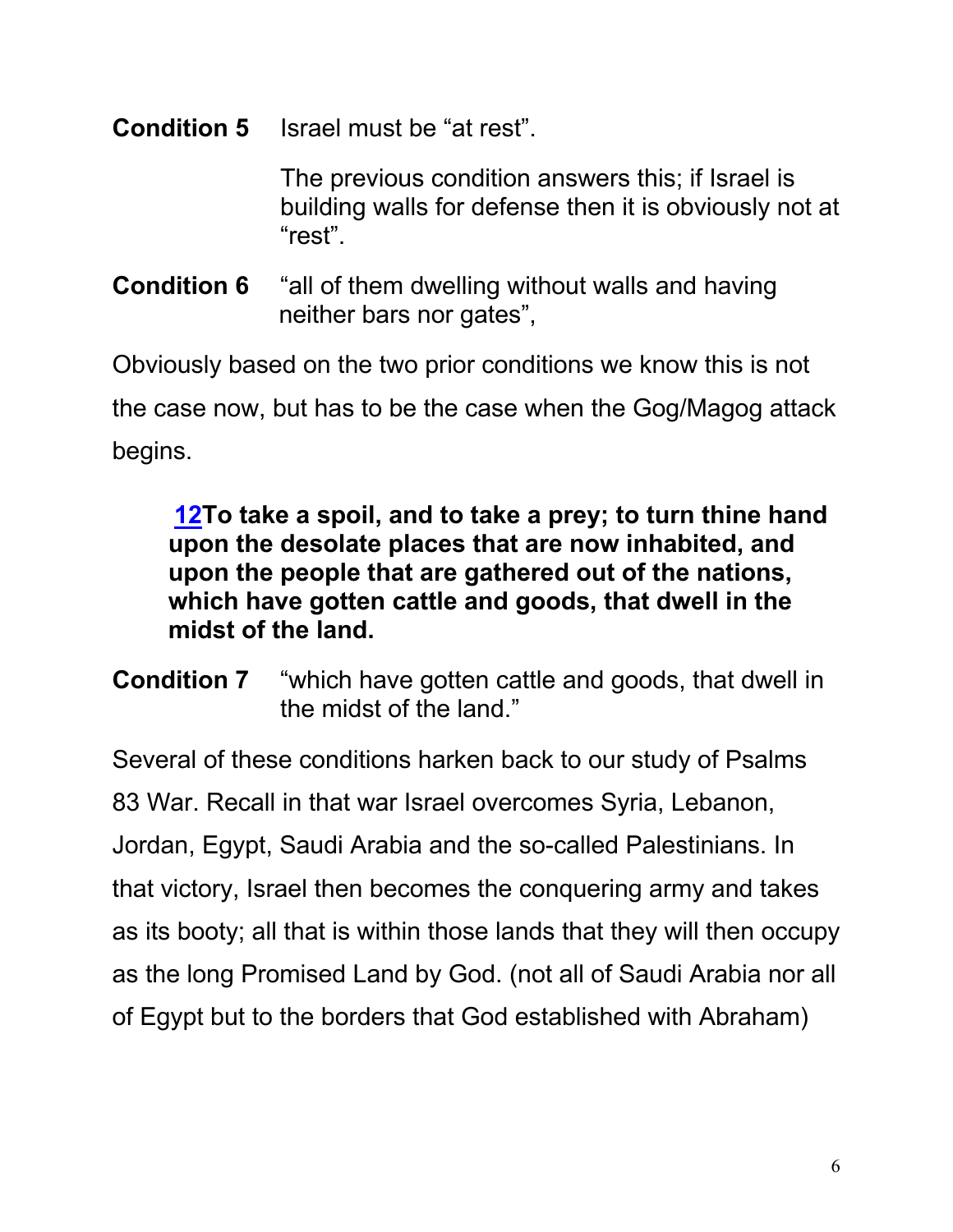Today we are seeing a mass exodus from the world back to Israel; Israel anticipates over a million Jews returning in 2020.

In April of 2020 this was in the Israeli News;

*"Brooklyn, NY: Rabbi Chaim Yaakov Frankel, also known as the Rimenover Rebbe, issued an unequivocal order last week for Jews in the diaspora to leave their homes and immigrate to Israel before a civil war breaks out in the United States reports Bhadrei Haharedim."*

### *He continued;*

*"Today," he continued "Listen to me well, dear Jews, whoever can afford to rise and ascend to the Holy Land should it as soon as possible, and this includes large parts of South America and most of Europe. The US will also become a dangerous place mired in war, and it is still too early to tell which US state will survive, but many parts will be destroyed and poisoned, and a civil war will break out within the US. And states will secede from the federal government. The US will no longer be a place of refuge, but there will be a Jewish remnant here. The Land of Israel will be the safest place to survive the war, even though there will be terrible difficulties there as well."*

*Regarding Chabad emissaries, who serve across the globe as unofficial spiritual ambassadors for Jews worldwide, the Brooklyn based Rabbi said that they can remain in the American exile as long as they have real work to do. However he added that they should encourage Jews to go to Israel and flee, and wherever their activity ends, the mission is over and they must leave the city in which they were operating."*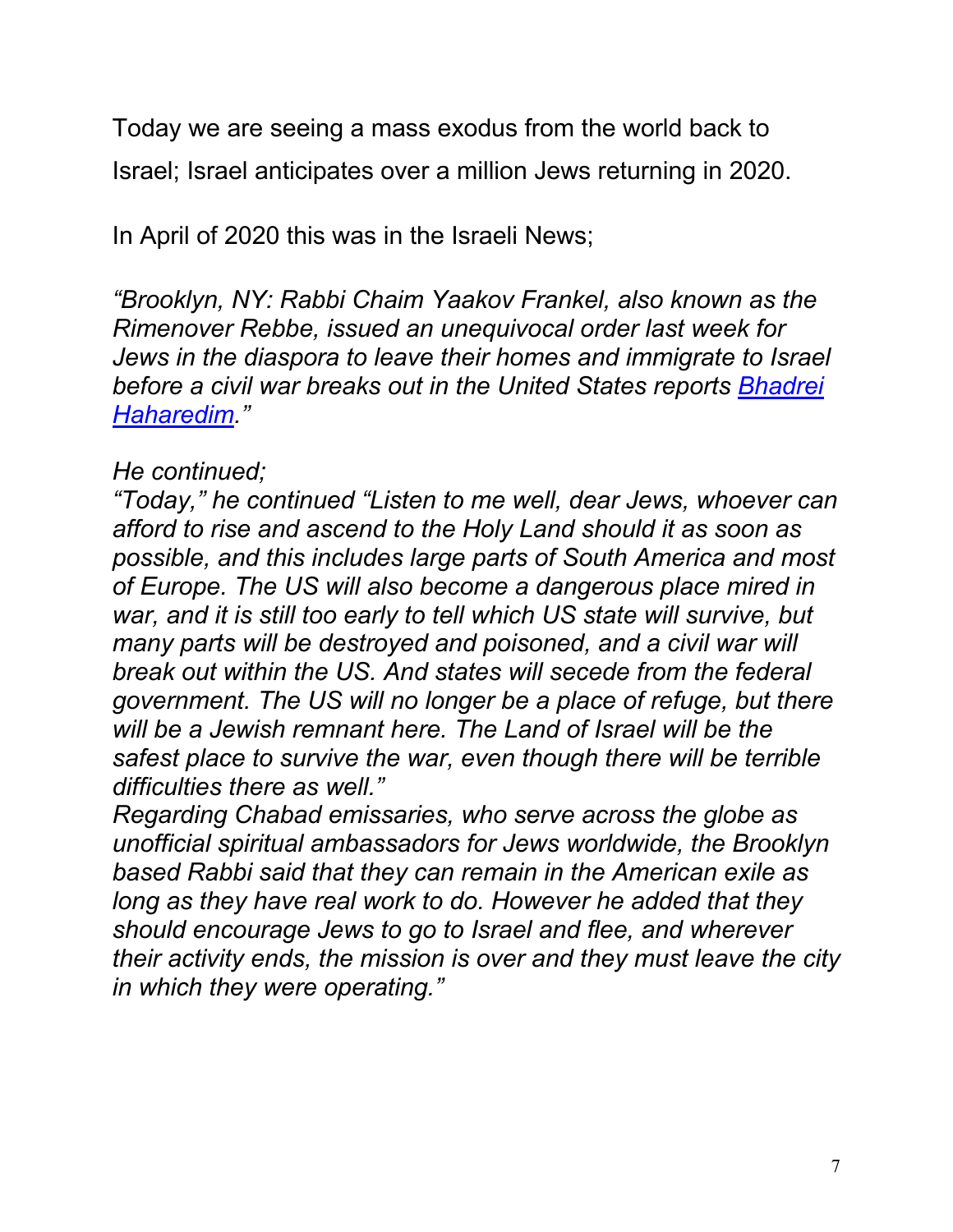https://www.breakingisraelnews.com/149440/fearing-civil-warprominent-ny-rabbi-suddenly-urges-american-jews-to-leave-forisrael/

Israel is struggling to find homes for all the Jewish immigrants in their cities and need room to expand and to expand their defensive buffer zones. The addition of all that neighboring territory would solve that problem; that is not their goal, but it will be an unintended consequence of the invasion by their neighbors.

Additionally, the added population would be added to the Israeli Defense Forces (IDF) bolstering their military strength. They need that added strength perhaps for the Psalms 83 War even though it is through God that they are given victory. As for Gog and Magog; God will intervene and destroy 4 or of 5 invading soldiers within the borders of Israel. This too may be by using the IDF, but God certainly has the capacity to deal with Russia and Iran by Himself.

**13Sheba, and Dedan, and the merchants of Tarshish, with all the young lions thereof, shall say unto thee, Art thou come to take a spoil? hast thou gathered thy company to take a prey? to carry away silver and gold, to take away cattle and goods, to take a great spoil?**

Sheba and Dedan are likely Saudi Arabia and Yemen, according to many scholars. It gets a little more complicated and interesting when we get to the merchants of Tarshish. I won't go into great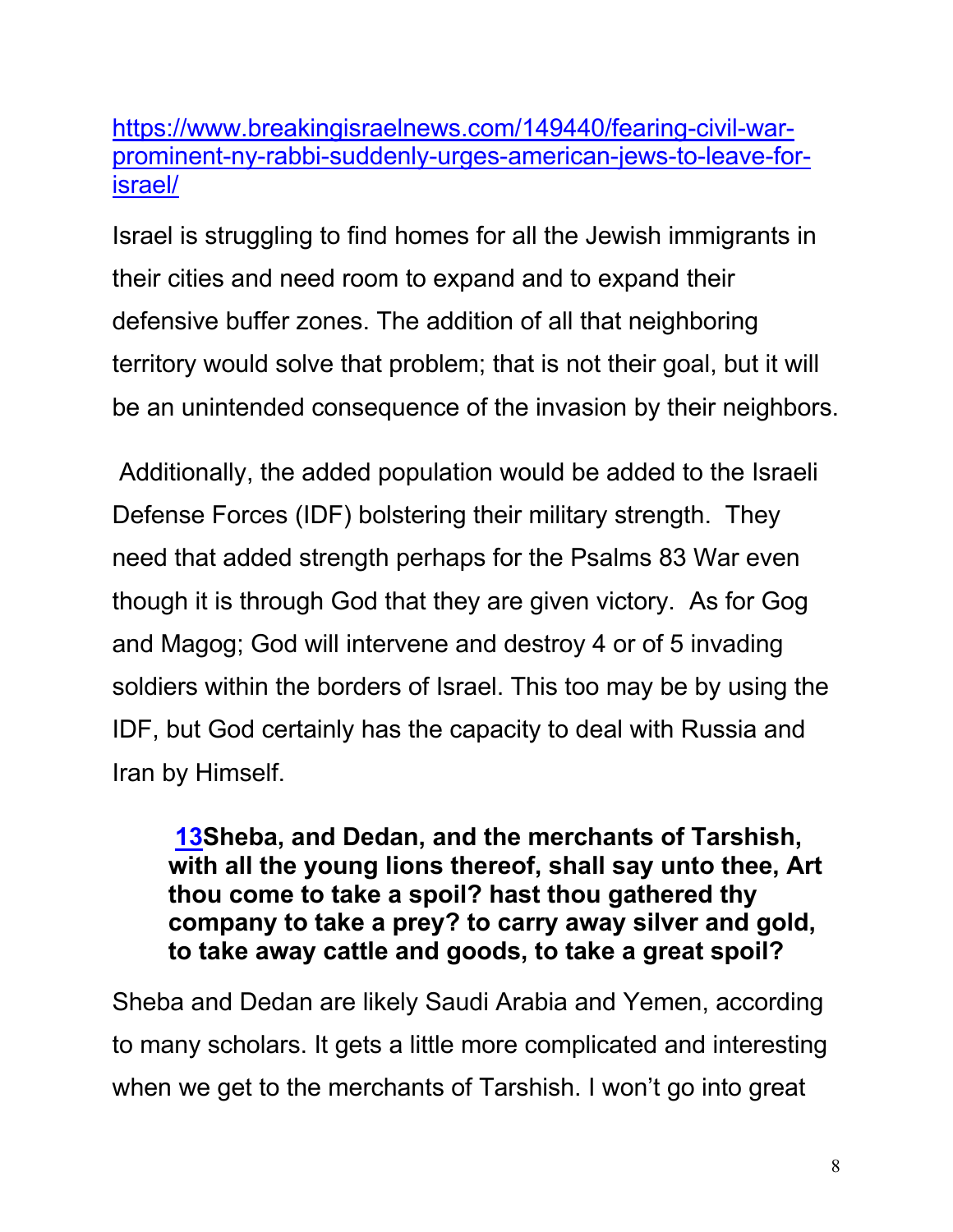detail, but I have read a good deal about trade that was established by Solomon through Tyre (Lebanon) with lands to the west of the Middle East. Those lands include parts of Spain and Europe. The British Isles are of particular note in that Solomon obtained tin from them and when added to copper gave them a much stronger metal; bronze. Bronze was used in the weapons manufacturing of Israel and gave them superior weapons to their enemies.

The point being, that the merchants of Tarshish included the British Isle which became England. England had a bit of a roustabout with a fledgling nation in what they called the "new land" or what is today America.

**Q.** Does anyone know what animal England uses as it's national symbol?

Lion.

From vs 13 we find

#### *"merchants of Tarshish, with all the young lions thereof"*

Many scholars believe this to be a reference to those nations that were an offspring from England, America being one of those.

Back to the entire vs 13: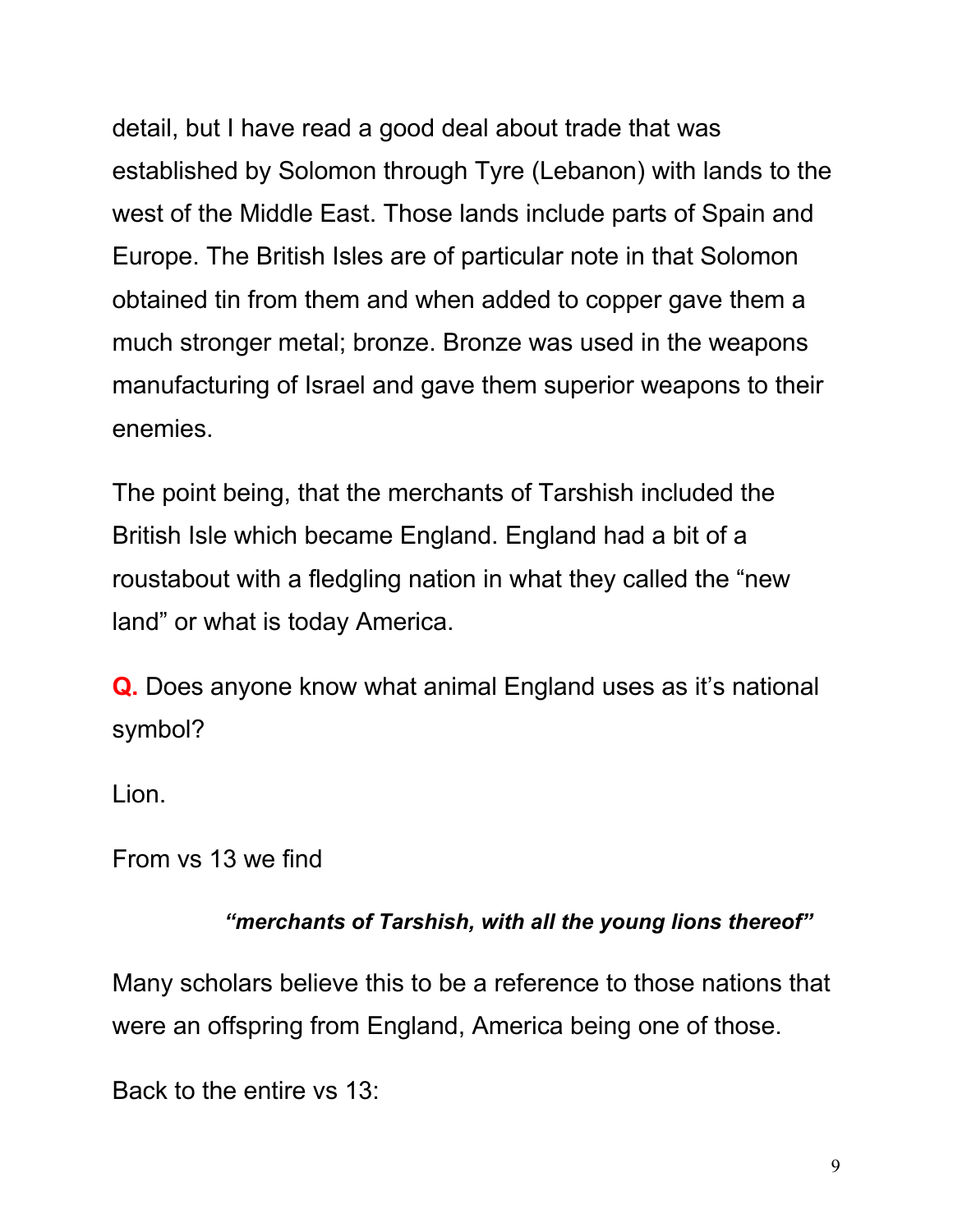*13Sheba, and Dedan, and the merchants of Tarshish, with all the young lions thereof, shall say unto thee, Art thou come to take a spoil? hast thou gathered thy company to take a prey? to carry away silver and gold, to take away cattle and goods, to take a great spoil?*

If the analysis is correct as to who these nations are that inquire of Gog and Magog then England, America, Saudi Arabia, Yemen amongst others ask the question of the invaders in vs 13.

This is not a specific condition in our list of conditions Israel must be in, but God does state that there is this great spoil to be taken from Israel; *"silver, gold, cattle and goods, to take a great spoil"*

## **14Therefore, son of man, prophesy and say unto Gog, Thus saith the Lord GOD; In that day when my people of Israel dwelleth safely, shalt thou not know it?**

If we are correct in understanding Psalms 83, the world of course will know every detail of the massive military win by Israel and every aspect of the war. The new parts of Israel will be former Islamist nations; it is doubtful that the Muslims will stay nor will they be allowed to stay in their former homeland but will be refugees in other Arab/Muslim nations IE: Iran, Iraq, parts of Saudi Arabia below Israel's new southern border. There may be some that see the light and recognize that God has delivered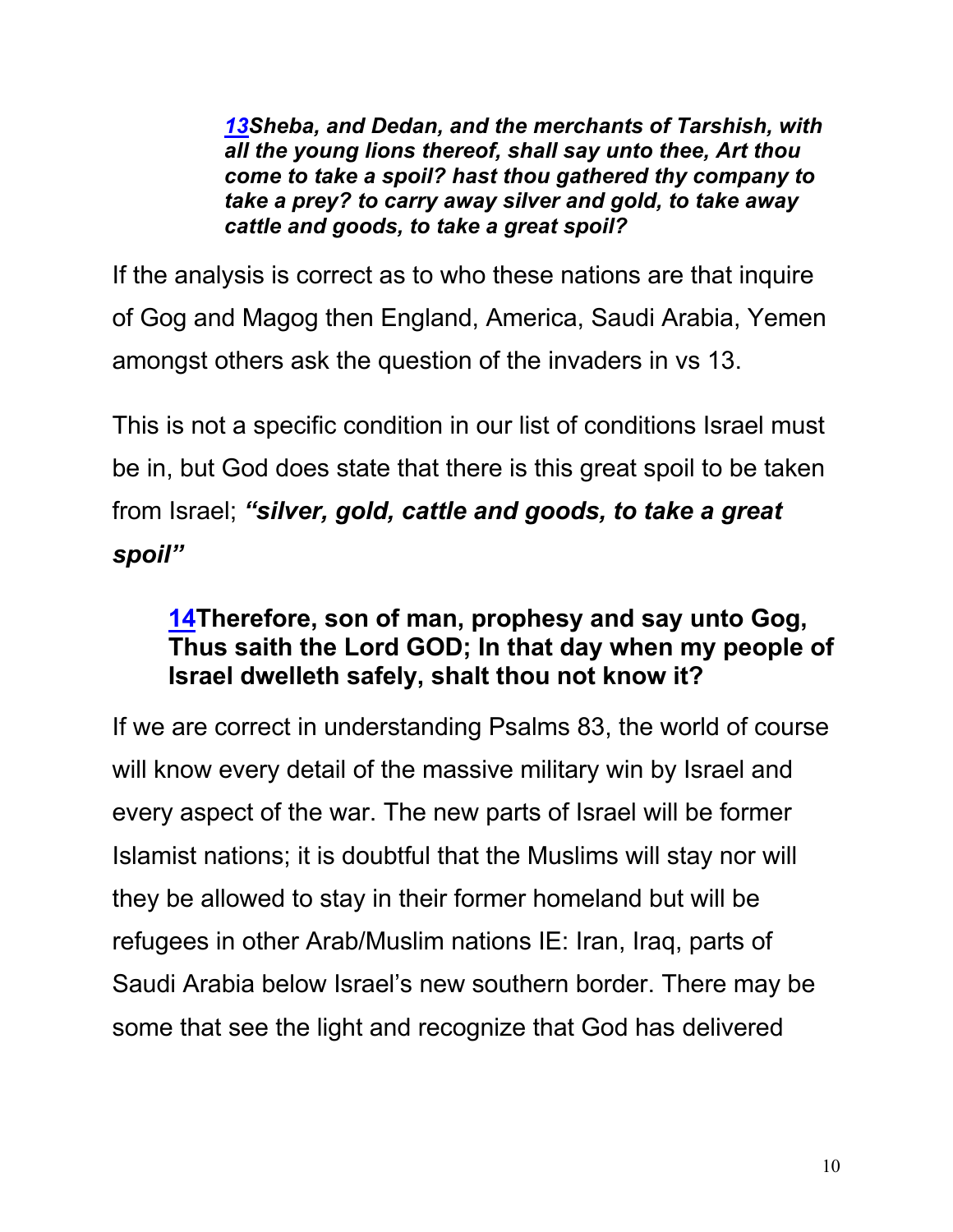Israel once again. As far as Egypt, Israel will not go beyond the Suez Canal adjacent to the Sinai Peninsula.

God in the next few verses gives a more detail approach to the military invasion by Russia, Iran, Turkey other Arab nations that still have the ability to fight and some Muslim African nations will join the war against Israel.

I had glossed over the advisories that will attack Israel in order to make the point of the conditions that are necessary in Israel. We now will jump back briefly to identify the enemies that will advance against Israel;

#### *1And the word of the LORD came unto me, saying, 2Son of man, set thy face against Gog, the land of Magog, the chief prince of Meshech and Tubal, and prophesy against him,*

We find in Genesis 10 a number of the names listed here in Ezekiel.

#### *Genesis 10:2 The sons of Japheth; Gomer, and Magog, and Madai, and Javan, and Tubal, and Meshech, and Tiras.*

The question becomes is where did these sons of Japheth settle?

It is fairly well accepted that the description of Gog is that he is the leader of a land called Magog. This land of Magog is also pretty well agreed to that it is mainly Russia, and there are a couple of specific names that reflect a Russian flavor; Meshech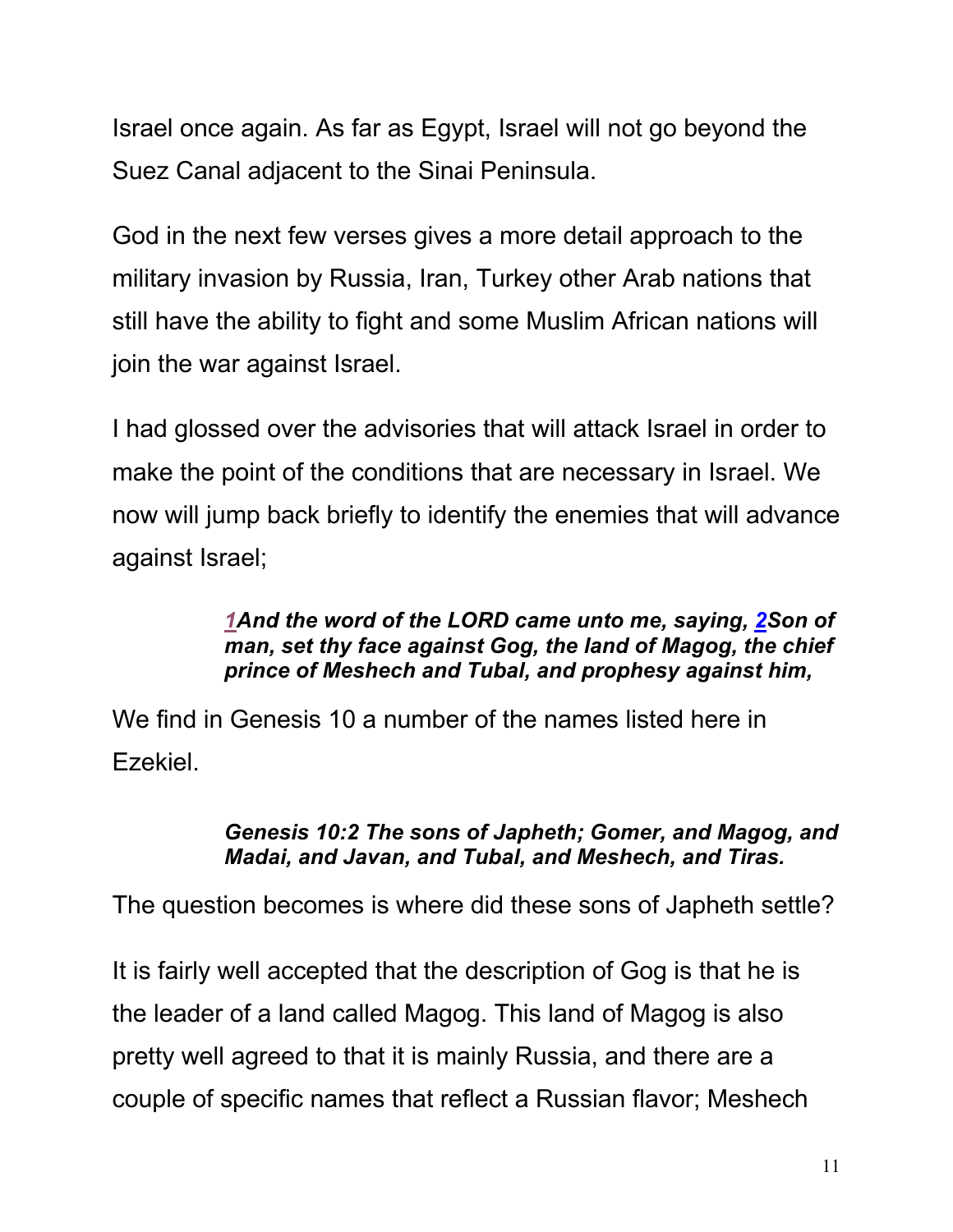and Tubal. Some commentators believe it is a reference to Mosco and Tublinsk.

> *3And say, Thus saith the Lord GOD; Behold, I am against thee, O Gog, the chief prince of Meshech and Tubal: 4And I will turn thee back, and put hooks into thy jaws, and I will bring thee forth, and all thine army, horses and horsemen, all of them clothed with all sorts of armour, even a great company with bucklers and shields, all of them handling swords: 5Persia, Ethiopia, and Libya with them; all of them with shield and helmet: 6Gomer, and all his bands; the house of Togarmah of the north quarters, and all his bands: and many people with thee.*

**15And thou shalt come from thy place out of the north parts, thou, and many people with thee, all of them riding upon horses, a great company, and a mighty army: 16And thou shalt come up against my people of Israel, as a cloud to cover the land; it shall be in the latter days, and I will bring thee against my land, that the heathen may know me, when I shall be sanctified in thee, O Gog, before their eyes.**

**17Thus saith the Lord GOD; Art thou he of whom I have spoken in old time by my servants the prophets of Israel, which prophesied in those days many years that I would bring thee against them? 18And it shall come to pass at the same time when Gog shall come against the land of Israel, saith the Lord GOD, that my fury shall come up in my face. 19For in my jealousy and in the fire of my wrath have I spoken, Surely in that day there shall be a great shaking in the land of Israel; 20So that the fishes of the sea, and the fowls of the heaven, and the beasts of the field, and all creeping things that creep upon the earth, and all the men that are upon the face of the earth, shall shake at my presence, and the**